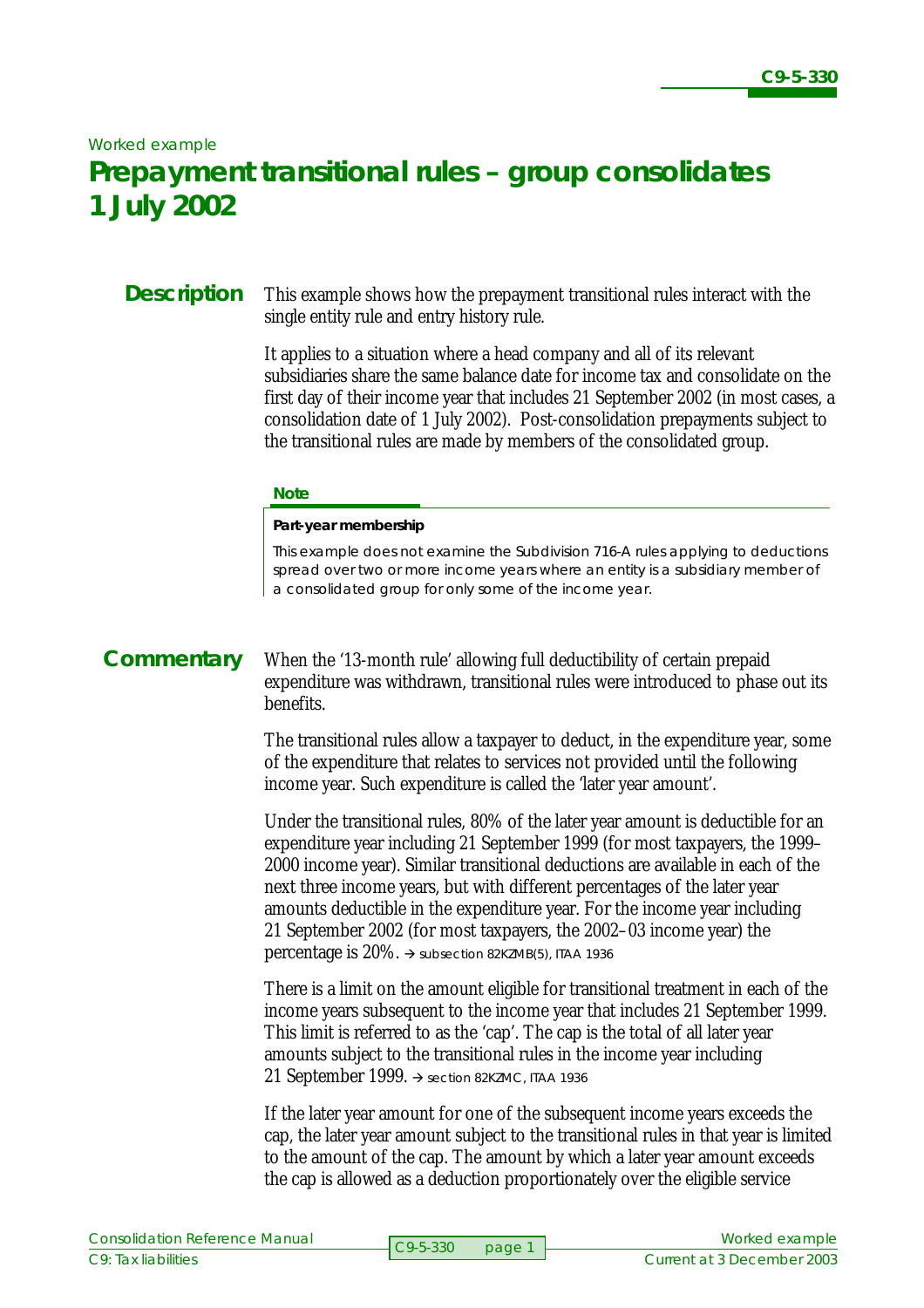period that occurs after the expenditure year.  $\rightarrow$  subsection 82KZMB(6), section 82KZMC, ITAA 1936

When the head company of a consolidated group works out the sum of its later year amounts for the 2002–03 income year, it applies the single entity rule and the entry history rule:

- The effect of the single entity rule is that eligible prepaid expenditure incurred by subsidiary members of the group is taken to have been incurred by the head company. The later year amounts attributable to this expenditure are therefore the later year amounts of the head company for the purpose of working out its deductions under the transitional prepayment rules.  $\rightarrow$  section 701-1, ITAA 1997
- The effect of the entry history rule is that the head company's prepayment cap is the sum of the prepayment caps of all members of the consolidated  $group. \rightarrow$  section 701-5, ITAA 1997

## **Example**

ACo, BCo and CCo are wholly-owned subsidiaries of HeadCo. All companies are 30 June balancers. Facts

> On 30 June 2000, ACo incurs prepaid expenditure of \$20,000 and BCo incurs prepaid expenditure of \$100,000 for services to be provided from 1 July 2000 to 30 June 2001. Neither CCo nor HeadCo incurs any prepaid expenditure for this period.

HeadCo chooses to consolidate with effect from 1 July 2002.

On 30 June 2003, ACo incurs expenditure of \$50,000 and CCo incurs expenditure of \$80,000 for services to be provided from 1 July 2003 to 30 June 2004. Neither BCo nor HeadCo incurs any prepaid expenditure for this period.



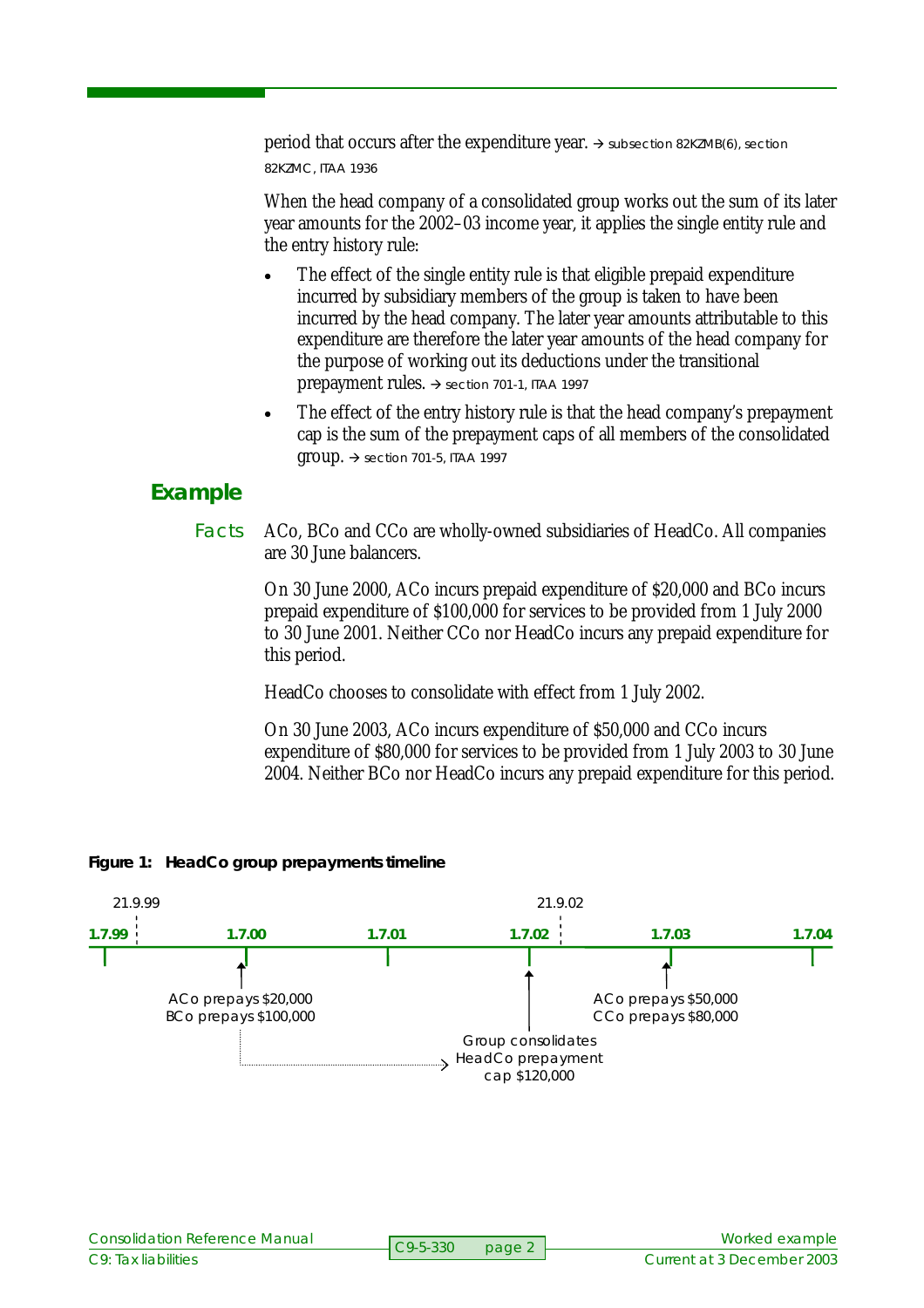#### **Establishing the prepayment cap for HeadCo Calculation**

To work out the sum of its later year amounts for the 1999–2000 income year, HeadCo applies the entry history rule. The effect is that, for the head company core purposes, everything that happened to ACo, BCo and CCo before they became subsidiary members of the consolidated group is taken to have happened to HeadCo. HeadCo is taken to have made the prepayments actually made by ACo and BCo on 30 June 2000 and to have had their later year amounts for the 1999–2000 income year.  $\rightarrow$  section 701-5, ITAA 1997

The later year amounts of ACo and BCo for the 1999–2000 income year were \$20,000 and \$100,000 respectively. The sum of these amounts establishes a cap of \$120,000, which is used to calculate HeadCo's deduction for the remaining income years of the transitional period.  $\rightarrow$  subsections 82KZMB(6) and 82KZMC(3), ITAA 1936

### **Applying the provisions to expenditure prepaid in the 2002–03 year**

Since the group consolidates with effect from 1 July 2002, the single entity rule applies for the core purposes.

For the purposes of working out HeadCo's income tax liability, ACo, BCo and CCo are taken to be parts of HeadCo and not separate entities. HeadCo is taken to have incurred the prepaid expenditure actually incurred by ACo and CCo under their service agreements.

The later year amount under ACo's service agreement is \$50,000, because no part of the eligible service period falls within the 2002–03 income year. Similarly, the later year amount under CCo's service agreement is \$80,000. For HeadCo, the sum of its later year amounts is therefore \$130,000.

The amount that HeadCo is entitled to deduct in the 2002–03 income year is based on its cap of \$120,000, established in the 1999–2000 income year.

 $\rightarrow$  subsection 82KZMC(1), ITAA 1936

(Note that HeadCo can claim a deduction for prepaid expenditure incurred by CCo in the 2002–03 income year even though CCo did not incur prepaid expenditure in the income year when the cap was established.)

In the 2002–03 income year, HeadCo is entitled to deduct 20% of its later year amounts, subject to its prepayment cap of \$120,000:

 $$120,000 \times 20\% = $24,000$ 

 $\rightarrow$  subsection 82KZMB(5), table item 4, column 2

The amount that HeadCo is entitled to deduct in the 2003–04 income year consists of two elements:

• First, HeadCo is entitled to deduct the remaining 80% of the 2002–03 later year amount, up to the limit of the cap:

 $$120,000 \times 80\% = $96,000$ 

 $\rightarrow$  subsection 82KZMB(5), table item 4, column 3